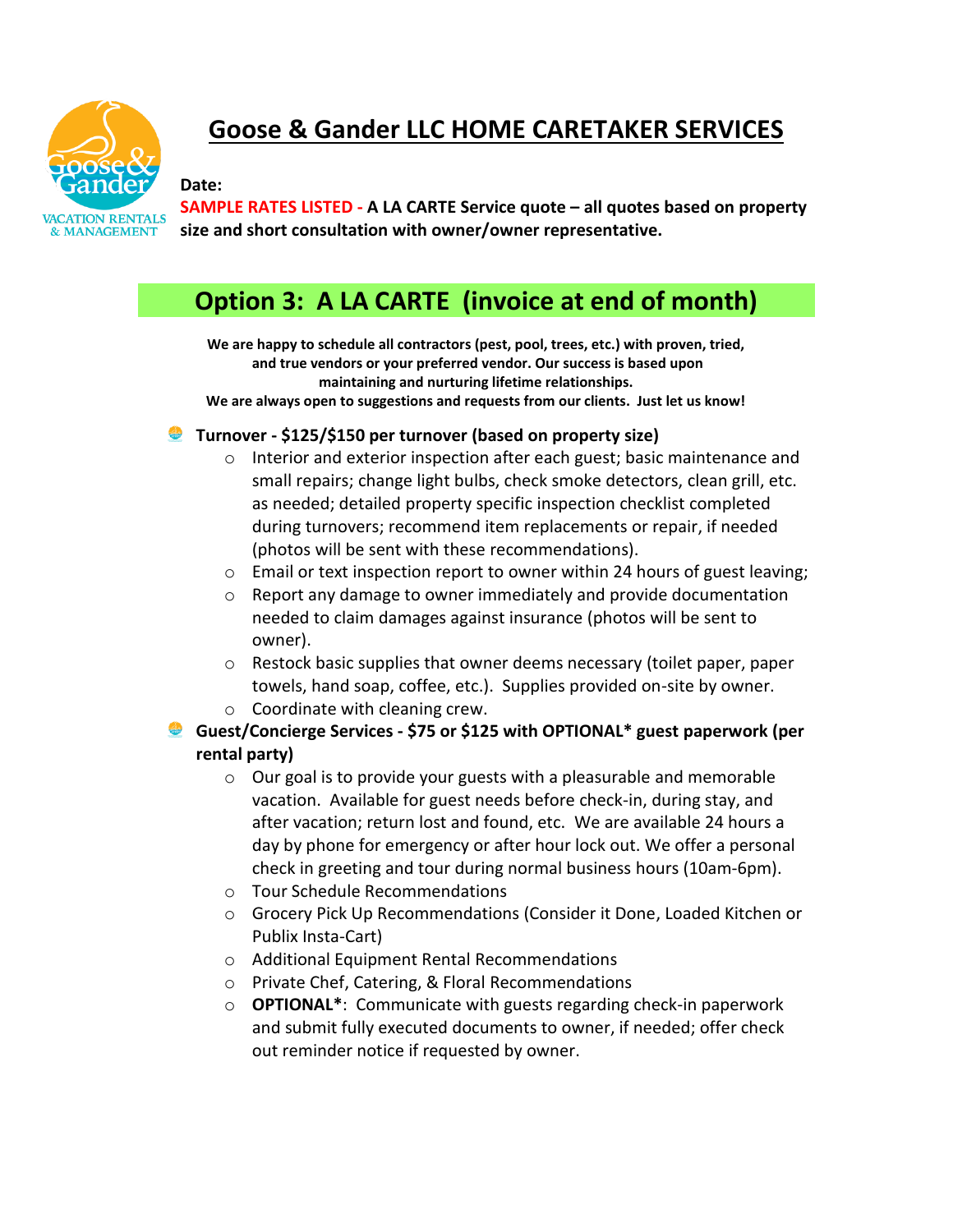## **Mechanical - \$25 per job**

- o Monthly A/C filter replacement and unit inspection.
- o Drain line flushing
- **Pest Control - \$10 per visit**
	- $\circ$  Coordinate and provide access to the service provider of your choice.
- **Pool - \$25 per visit (plus parts, if needed)**
	- o Pool fence and gate inspection and repair.
	- o Pool heater activation as requested by owner.
	- o Non-routine maintenance; coordinate issues with pool service provider.
- **Landscape – TBD based on property needs (all included below per visit, if needed)**
	- o Weekly lawn mow (if needed)
	- o Shrub trimming
	- o Weekly weed control
	- o Weekly debris removal
	- o Tree trimming
- **Home Watch Service - \$150 per month**
	- o Whether you have guests or not, we drive by daily and surveil property; walk property periodically if vacant; enter the property if anything seems suspicious; contact owner and at owner's request, contact and meet law enforcement. Service includes pulling garbage and recycling in and out on Waste Management days.
- **Housekeeping/Cleaning Crew Services – TBD based on size of home - charged per turnover – supplies included (this is billed to you separately through A Clean Getaway Cleaning Service or the service provider of your choice-price based on property review)**
- **Inspection Visits \$10 per visit** 
	- o Coordinate and provide access for annual vacation rental inspections or similar.
- **Special Service Call - \$40 per hour (plus parts, if needed)**

## **Additional Services:**

- o **Holiday Lighting and Decorating Services (\$60 hourly per person)**
	- Traditionally, nothing says *home for the holidays* like beautiful decorative lighting strung around the house  $-$  but getting this done is a big job! Making sure that your home looks warm, welcoming, and festive during the holiday season does not have to feel like an overwhelming task. We can take care of it for you, providing you with the feeling of festivity and celebration without all the hassle. Lights and décor provided by owner. Installation & removal.